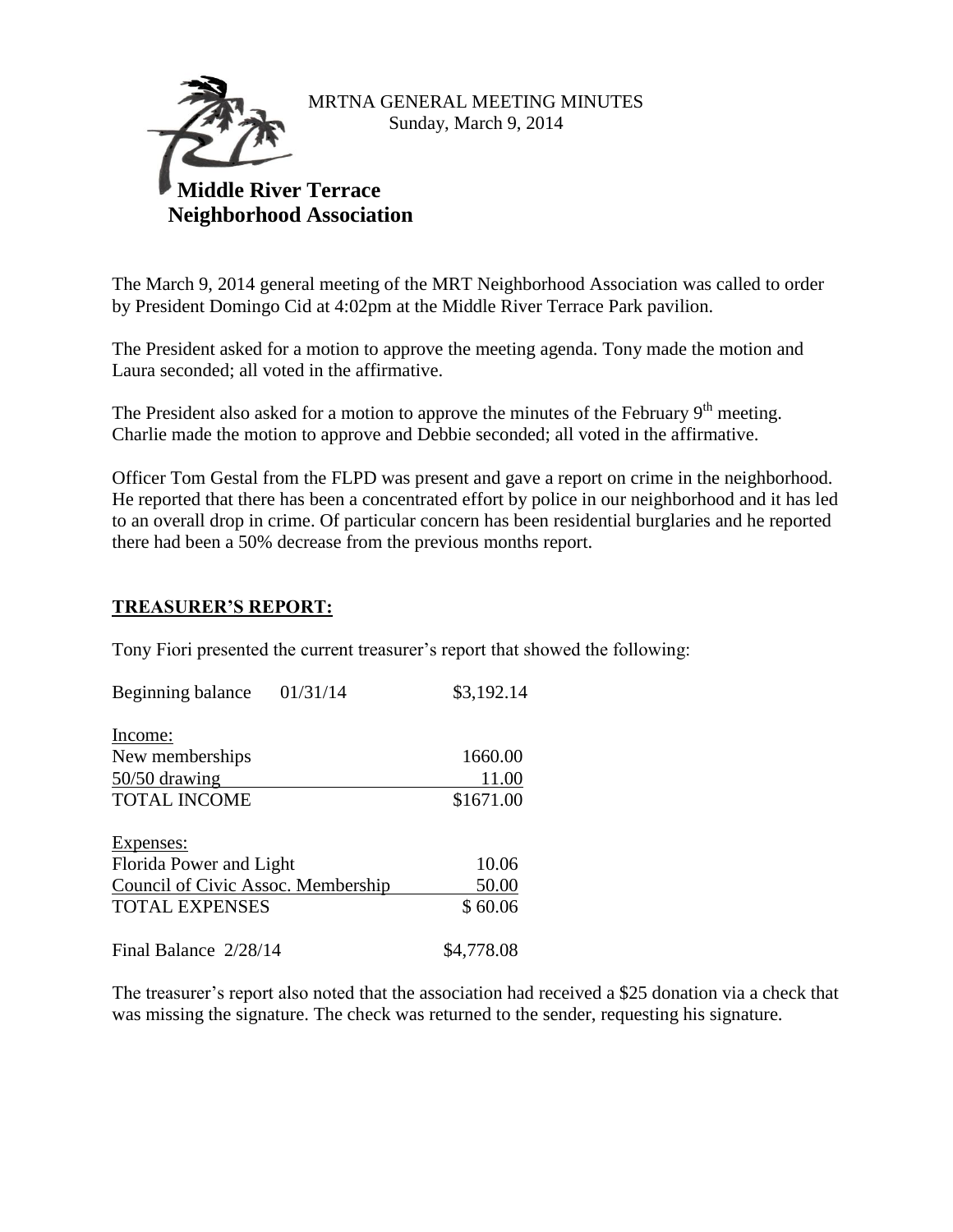# **OLD BUSINESS:**

#### Code Enforcement:

The President reported on the meeting that he and Tony had with Code Supervisor Jeri Pryor and another representative from the City of Fort Lauderdale Department of Sustainable Development Code Enforcement Division. He reported that they were informed that the City has instituted a policy to begin foreclosure proceedings against properties. Properties such as those in our neighborhood that are boarded would be prime candidates for foreclosure. This would not include any home that is homesteaded as it is protected by state law from foreclosure.

#### Juvenile Offenders:

Domingo reported that Commissioner Trantalis and others had met with the juvenile justices in regards to our concerns of repeat offenders being released so quickly back into our neighborhoods. He stated that the Commissioner hopes to have a report to the association within the month.

#### South Parcel / Park Contamination:

Domingo reported that the issue had been raised by Laura about her concern that the contamination of the south parcel could have also affected the MRT Park. Domingo reported that he had inquired of the City manager if there were any plans to test the park property and he was told there are no current plans. Tim stated that when the property for the park was purchased back in 1998, the City did do a test and found no contamination. Domingo will consult with Commissioner Trantalis to see what can be done to pursue having the test done to make sure none of the contamination has seeped into the park property. Laura reported that the levels of contamination are higher than initially thought and she had contacted Broward County officials about her concerns. She is expecting a reply from them early next week. Steve reported that he had called the EPA (Environmental Protection Agency) about the contaminated land and his concern that it was not being addressed. He spoke with a Mr. Luwierzbicki and was assured that the EPA will open a case and investigate the lot as well as the park property.

# Webpage:

Domingo reported that he has a meeting this week with Jeff, the web designer of our webpage. He is projecting it should be up and running very soon. All of the information requested had been submitted and all that remained was some final details. The association cost to host the website will be \$13.00 a month.

# St. Patrick's Day Parade:

Domingo reported that the association had a good representation at the Fort Lauderdale St Patrick's Day parade. Our association marched with the Council of Civic Association and we led the procession with our new MRTNA banner. Steve reported the total cost for the shirts, supplies, and hats came to \$66.00. That cost was divided between the members who participated. The board had previously approved the association expenditure for the banner which came to a total of \$155.66.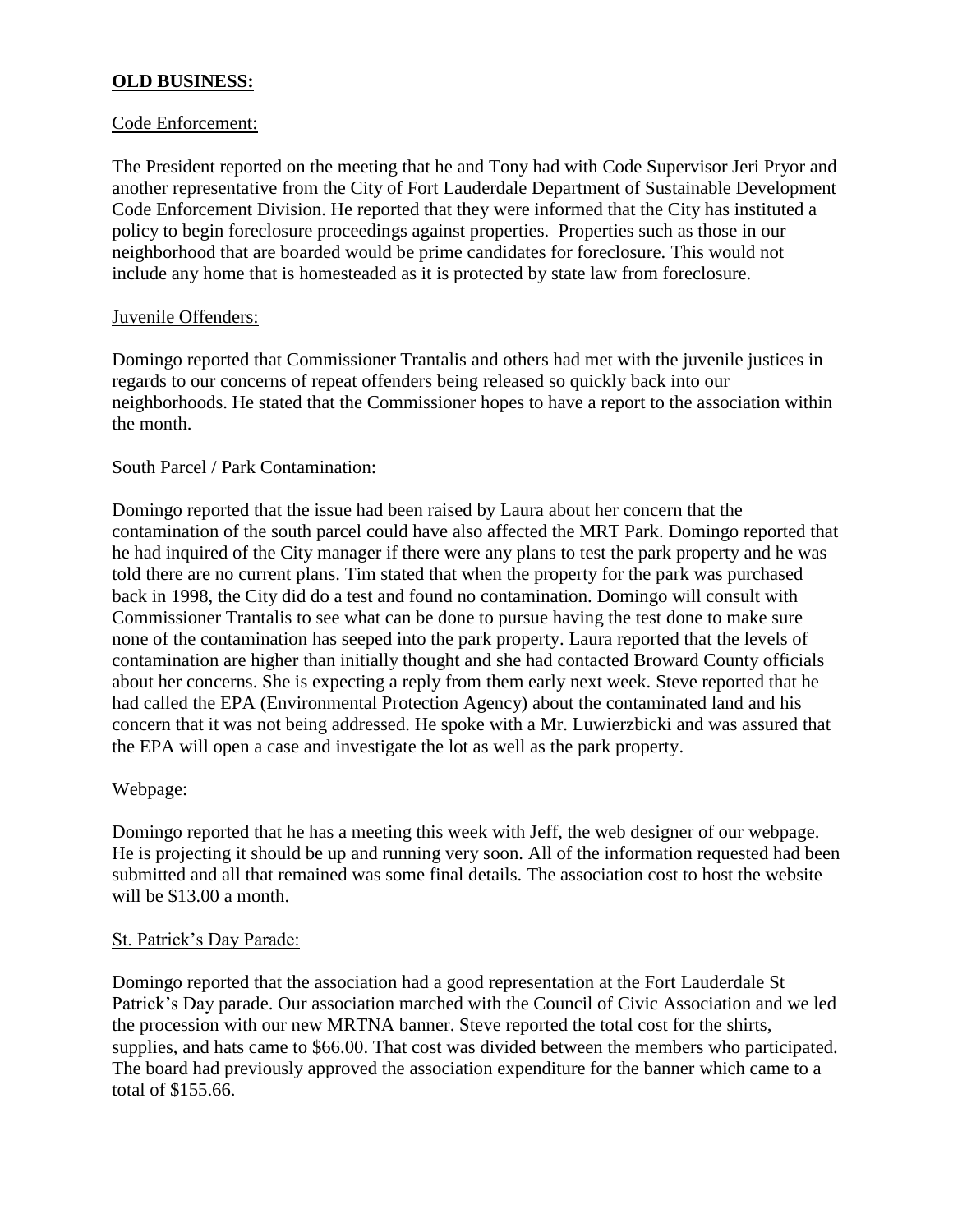# CRA Report:

Domingo reported on the recent CRA meeting he attended. He said the main issue of the meeting was the desire to expand the boundaries of the CRA to include NE 16 St to the north, 15th or Federal Hwy to the east and I-95 to the west. He reported that as the representative of the MRTNA he opposed the expansion however it passed on a vote of 5-1. There was discussion and questions about what the expansion of the CRA would mean for our neighborhood. Domingo reported the expansion would actually now include all areas that were originally proposed as part of the CRA. Tim stated that expanding the CRA would bring more tax dollars back into our neighborhood. Steve opposed the expansion claiming it would lead to changes in zoning which would alter the character of our neighborhood. Laura also opposed the expansion, expressing concerns about those controlling the distribution of those funds fairly. Steve made a motion that the association takes a stand against the expansion of the CRA. Laura seconded the motion. Domingo questioned whether that was necessary as he had already voted against the expansion as our representative. Debbie and Dick both raised questions, feeling that the members did not understand the issue well enough to make an informed decision. Dick suggested that before the association takes a stand, we request someone from the City attend our next meeting to explain the expansion and what it would mean for our neighborhood. The President called for a vote on the motion on the floor and it carried by a vote of 6 to 1 with one abstention. Debbie then made a motion that we request someone from the City attend our next meeting to inform us and answer questions. Dick seconded the motion and it carried without dissent.

# Dixie Highway  $100<sup>th</sup>$  Anniversary

Steve reported on a meeting that he and Laura attended as MRTNA representatives on 2/25 at the City office of Hal Barnes to discuss the anniversary celebration. Others present included Ryan Henderson, Junia and Shery from Neighborhood Support, Daniel Katz from Fort Lauderdale High School, Leigh Ann Henderson, Wilton Manors Assistant City Manager and David Archacki, Wilton Manors Utilities Director. Steve reported that the City will assist in coordinating the parade. Wilton Manors will be joining with us and will be looking into using Equality Park as the staging area. It was also reported that this year was the  $100<sup>th</sup>$  anniversary of the Fort Lauderdale High School and school officials would like to discuss ways we can combine the two events. They would like to have a ribbon cutting event at the school as well for their new campus. Hal Barnes advised that he would work on food trucks as well as food donations for the event. Laura also reported that the principal at the High School is developing a small museum section at the school that will include history on Dixie Highway.

#### **NEW BUSINESS:**

Domingo announced that he had been contacted by Bob LaMendola from Community Affairs at the FL Department of Health for Broward County. He would like to speak to our association about public health issues. The members present felt this would be of interest to the residents and Domingo will invite him to speak for 20 minutes at our next general meeting.

Laura raised an issue of concern about a proposed City initiative concerning housing for the chronically homeless. She felt we should look into the issue and how it might affect our neighborhood which already has several such facilities. She stated that there was an article in today's issue of the Sun Sentinel and encouraged everyone to read it.